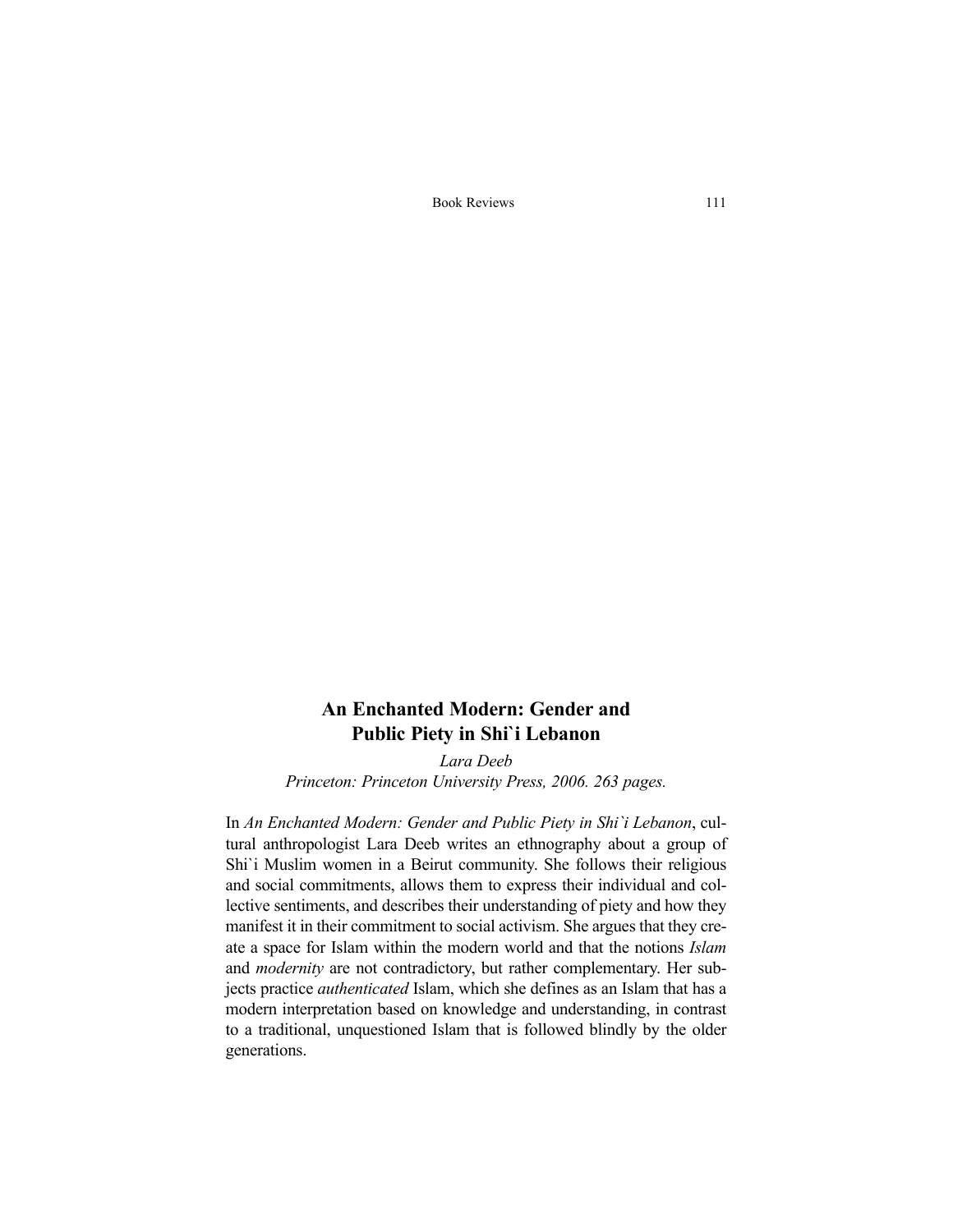Deeb uses interviews and participant observation to ascertain her interlocutors' multiple discourses. These women, having steadfastly studied their religion, locate themselves as pious women who can construct and define themselves in the modern world without succumbing to the pressures of western standards of modernity. Loosely associated with the Hizbullah political party, her subjects live in al-Dahiyya, an area of southern suburban Beirut (considered a Shi`i ghetto) that houses some 500,000 people.

In the West, these women are seen as religious fundamentalists akin to the Taliban. The goals of Deeb's book are to dismiss this gross inaccuracy, suggest that Islam is not a static and monolithic religion, and show that Islam and modernity are compatible. She describes how the women she interviewed perceived modernity in the western sense, as well as their own idea of what Deeb calls "enchanted ways of being modern." This "enchanted modern" form of piety emphasizes the importance of both material and spiritual progress as well as a "new kind of religiosity, one that involves conscious and conscientious commitment."

The author's second agenda is to explore publicly performed piety in the personal and communal lives of these women, who express their personal jihad through the public piety of social activism. Research for this book was conducted between 1999-2001 and was published in early 2006. Sadly, in August 2006, Israel bombed and destroyed many of the sites and centers in neighborhoods where she had carried out her research.

Deeb's term *authenticated Islam* expresses a new definition of public piety that includes practicing Islam through public visibility. Through social service, such as sacrificing one's time to help the poor and underprivileged and supporting the resistance against the Israeli occupation of southern Lebanon, they form a strong identity for themselves. Authentication, which depends on textual inquiry and historical research, represents a found truth to oneself as well as a responsibility to the community.

Authenticated Islam rests in the sincerity and intention that develops and transforms consciousness. Pious women's identity is created through the visibility of their faith as seen in activism. For them, progress and modernity are not about materialism but about social welfare, where women are active agents in ending oppression and injustice through their centers that offer education and support. Deeb's clients suggest that they can make progress in the material world without losing a sense of their spiritual values. They highlight the ideas that spiritual backwardness hinders spiritual and material development and that there must be a new interpretation of Islam that supports women's rights as activists.